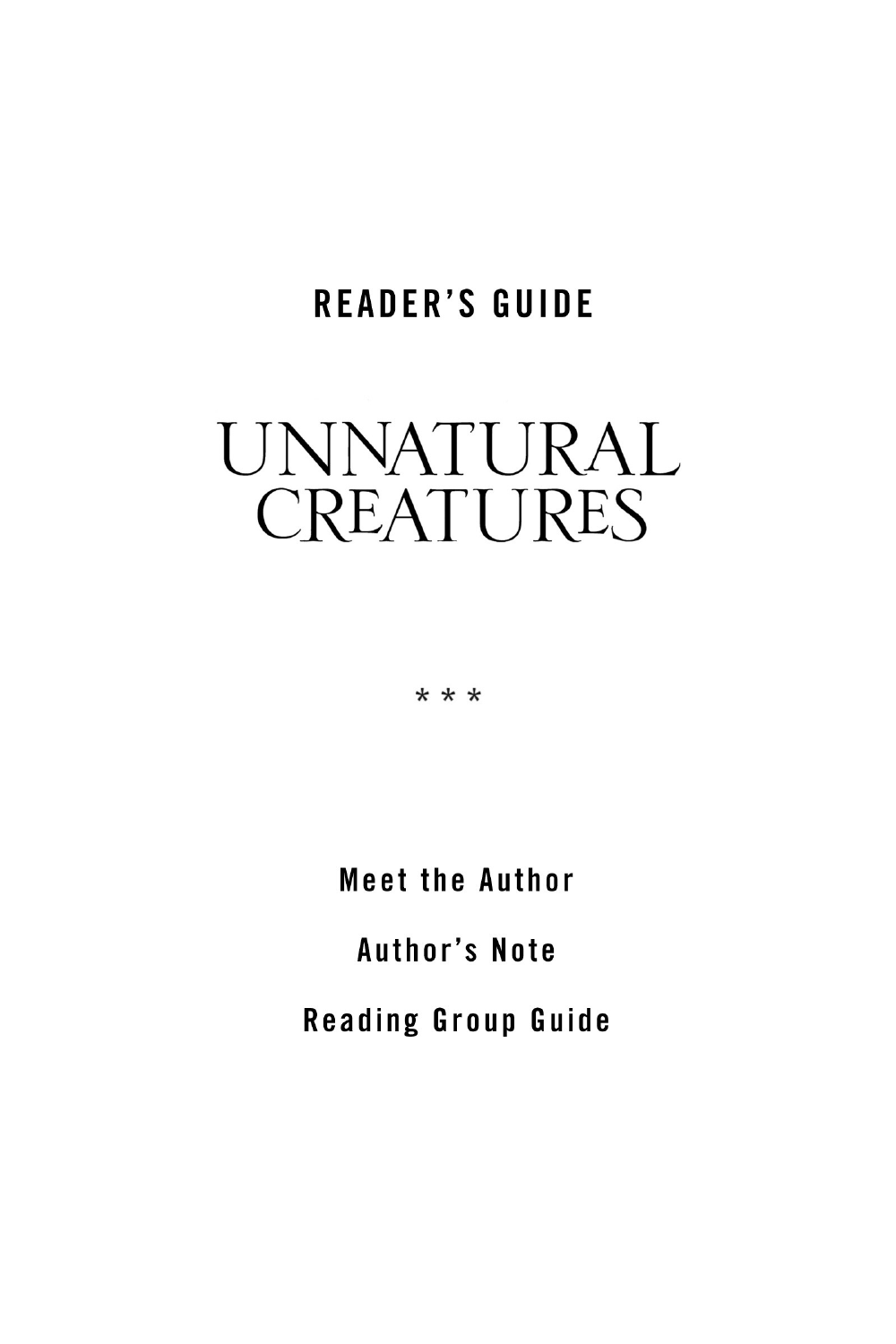### MEET THE AUTHOR



*Photograph © Robert Presutti*

KRIS WALDHERR is an award-winning author, illustrator, and designer whose many books for adults and children include *The Book of Goddesses*, *Bad Princess*, and *Doomed Queens*, which *The New Yorker* praised as "utterly satisfying." Her debut novel *The Lost History of Dreams* received a starred *Kirkus* review and was named a CrimeReads best book of the year. Waldherr's fiction has won fellowships from the Virginia Center of the Creative Arts and a work-in-progress reading grant from Poets & Writers.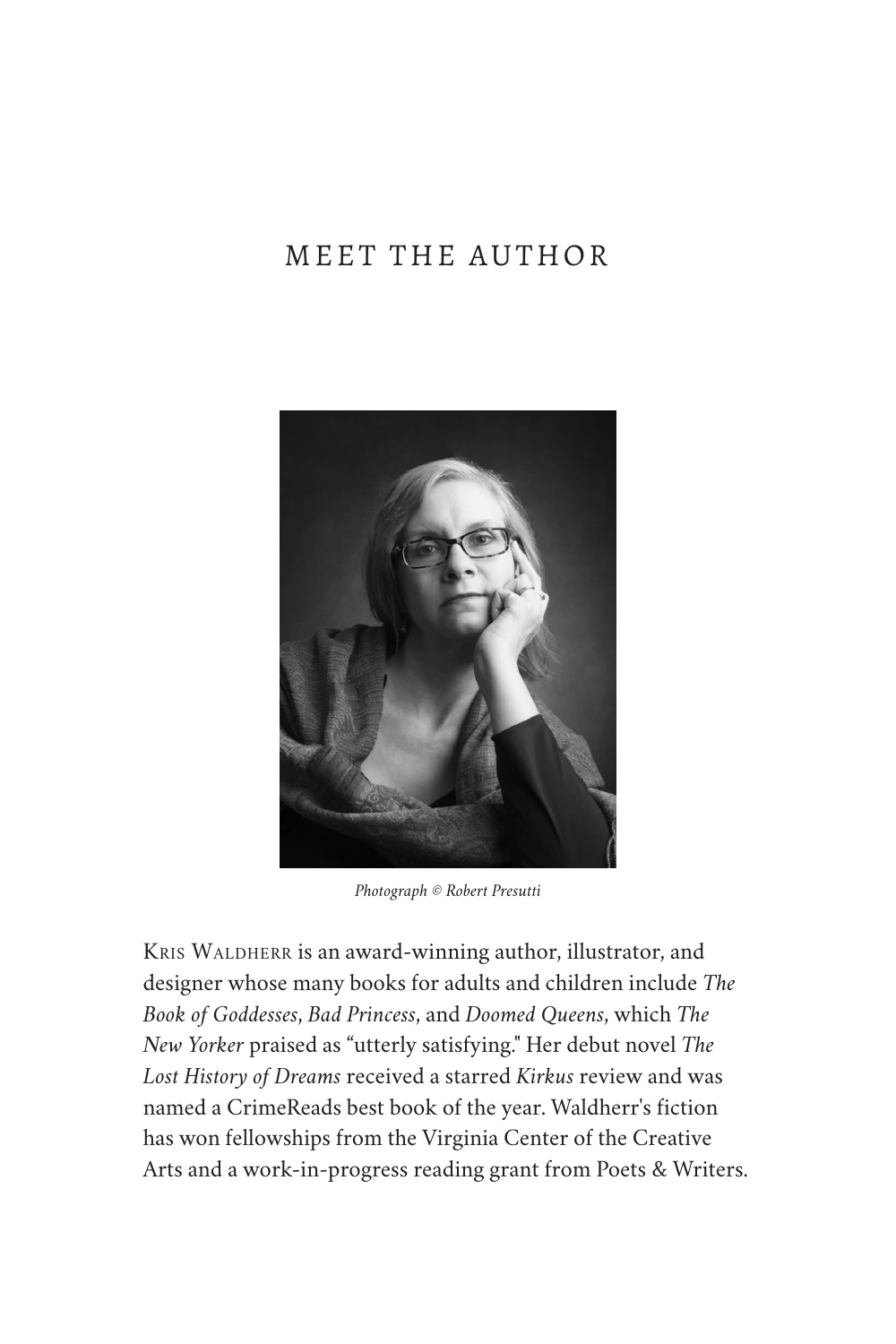As a visual artist, she has had her illustrations exhibited in the Ruskin Library, the Mazza Museum of International Art from Picture Books, and the National Museum of Women in the Arts. She is also the creator of the Goddess Tarot, which has over a quarter of a million copies in print, and teaches the tarot to writers and other creatives.

Kris Waldherr works and lives in Brooklyn in a Victorian-era home with her family and two cats. In her spare time, she enjoys travel, long walks, and reading lots of books. She is also delighted to visit book clubs to discuss *Unnatural Creatures.*

**To arrange for a virtual author visit:** KrisWaldherrBooks.com.

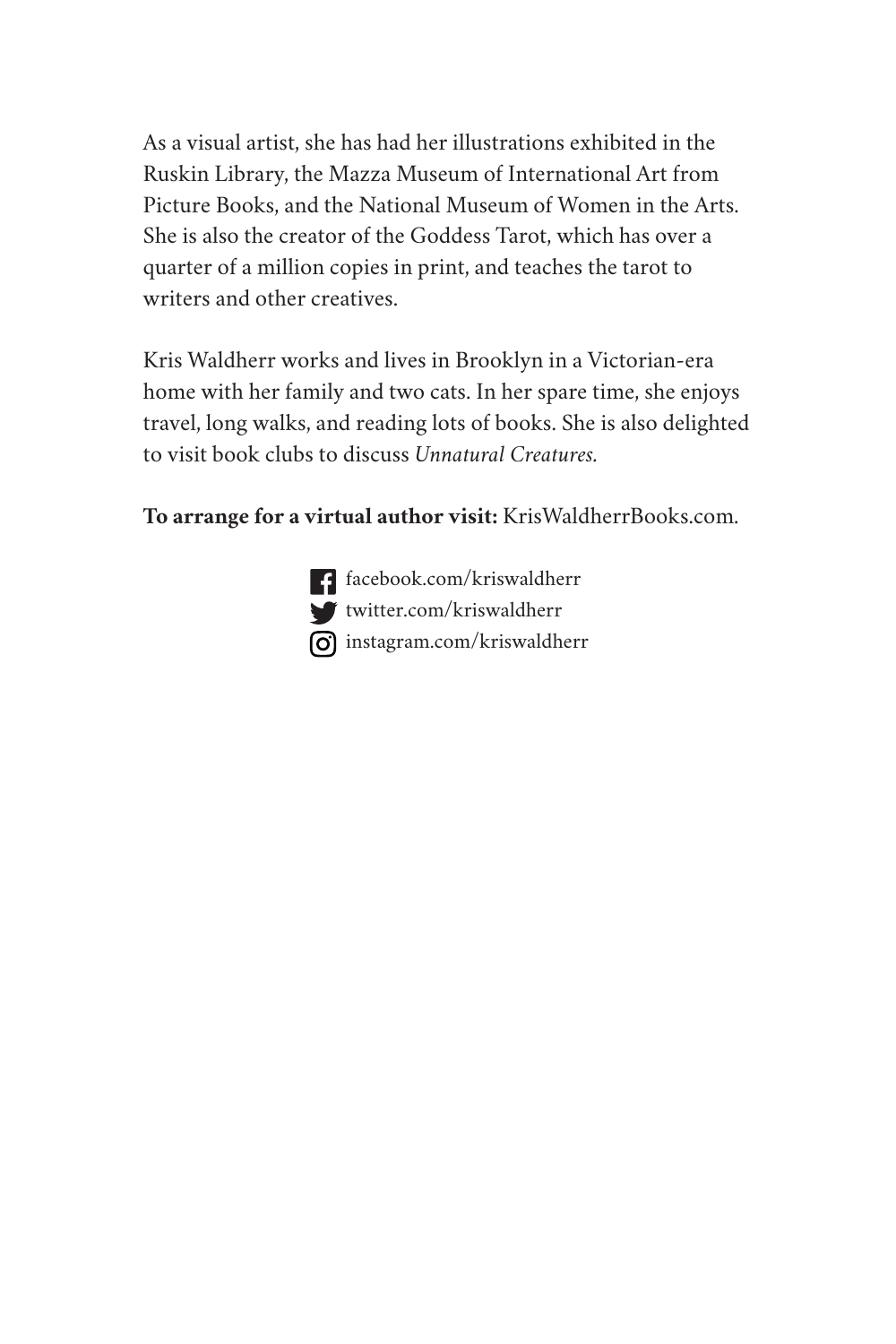#### AUTHOR'S NOTE

SOON AFTER MARY SHELLEY's 1823 return to England from living abroad, she wrote to a friend, "Lo & behold! I found myself famous!" The cause of Shelley's surprised outburst: her 1818 novel *Frankenstein, or The Modern Prometheus,* had been transformed by Richard Brinsley Peake into a rapturously successful London play entitled *Presumption, or the Fate of Frankenstein* without her knowledge or permission. Luckily for the playwright, Shelley attended the play on the eve of her twentysixth birthday and proclaimed herself to be "much amused." Luckily for Shelley, the popularity of the play ensured continuing book sales for *Frankenstein,* which helped to keep her and her son solvent after the drowning death of her husband Percy Shelley a year earlier. *Presumption, or the Fate of Frankenstein* was soon moved to a larger theater in London to accommodate audience demand. By the end of 1823, it had inspired five different thespian versions of Shelley's cautionary tale of hubris on other London stages.

While Peake's play is the first known instance of *Frankenstein* inspiring a work of art, it was far from the last—and now, over two centuries later, here I am with my own novel inspired by Shelley's gothic masterpiece.

*Unnatural Creatures* has incubated inside me ever since my first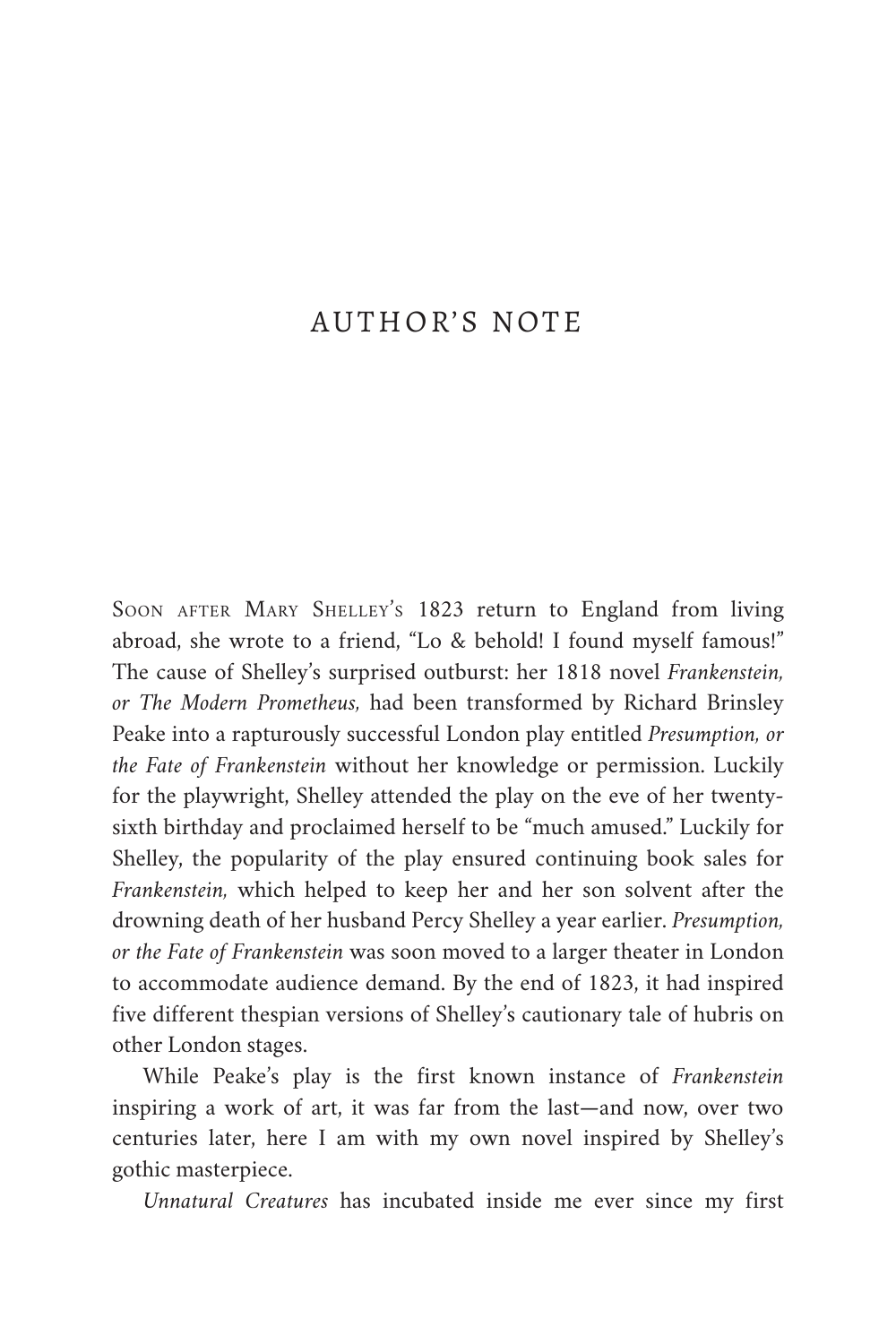reading of *Frankenstein* as a child of twelve. Even now, I can recall how viscerally *Frankenstein* affected me: the seductive appeal of the creature and his melancholy account of parental abandonment; my shock upon realizing that Elizabeth Lavenza would not survive her wedding night; the tears shed during the creature's last lament before he departs to attend his funeral pyre. Since then, I've reread *Frankenstein* more times than I can count, most recently during the writing of this novel, when I visited Geneva, the Mer de Glace, Chêne, Belrive (now known as Belle Rive), Mont Blanc, and the grounds of the Villa Diodati, where Shelley began writing *Frankenstein* on a stormy night in June 1816 as a result of a literary competition to write a ghost story between herself, Percy Shelley, Lord Byron, and Dr. John Polidori.

My intent in writing *Unnatural Creatures* was to reveal the untold stories of the three women closest to Victor Frankenstein—Justine Moritz, Elizabeth Lavenza, and Caroline Frankenstein—while incorpo‐ rating the historical events that most likely coincided with Shelley's novel. In this way, I hope *Unnatural Creatures* might be considered a companion piece to Shelley's novel in the same manner in which Jo Baker's *Longbourn* is to *Pride and Prejudice,* and Jean Rhys's *Wide Sargasso Sea* to *Jane Eyre*—novels that offer the other side of the story.

For the most part, everything that occurs in *Unnatural Creatures* either supports the timeline of events offered in *Frankenstein*, or takes place during periods that are "off stage" from Victor's first person narrative or subject to his unreliable perspective. The main exceptions to this rule are events occurring after Elizabeth Lavenza Frankenstein's wedding night, and those surrounding the trial of Justine Moritz.

During my many readings of *Frankenstein*, I've always been struck by the plot point of Justine's aunt in Chêne, who serves as the maid's ineffectual alibi for the murder of William Frankenstein. Why didn't the aunt testify at Justine's trial? Why does Justine mention Chêne, a small village south of Geneva, so specifically? When I learned Chêne was forced under French rule in 1792, I experienced a "Eureka!" moment that led me to notice the overlap between the tragic events described in *Frankenstein* and the historical events of revolutionary France and Geneva.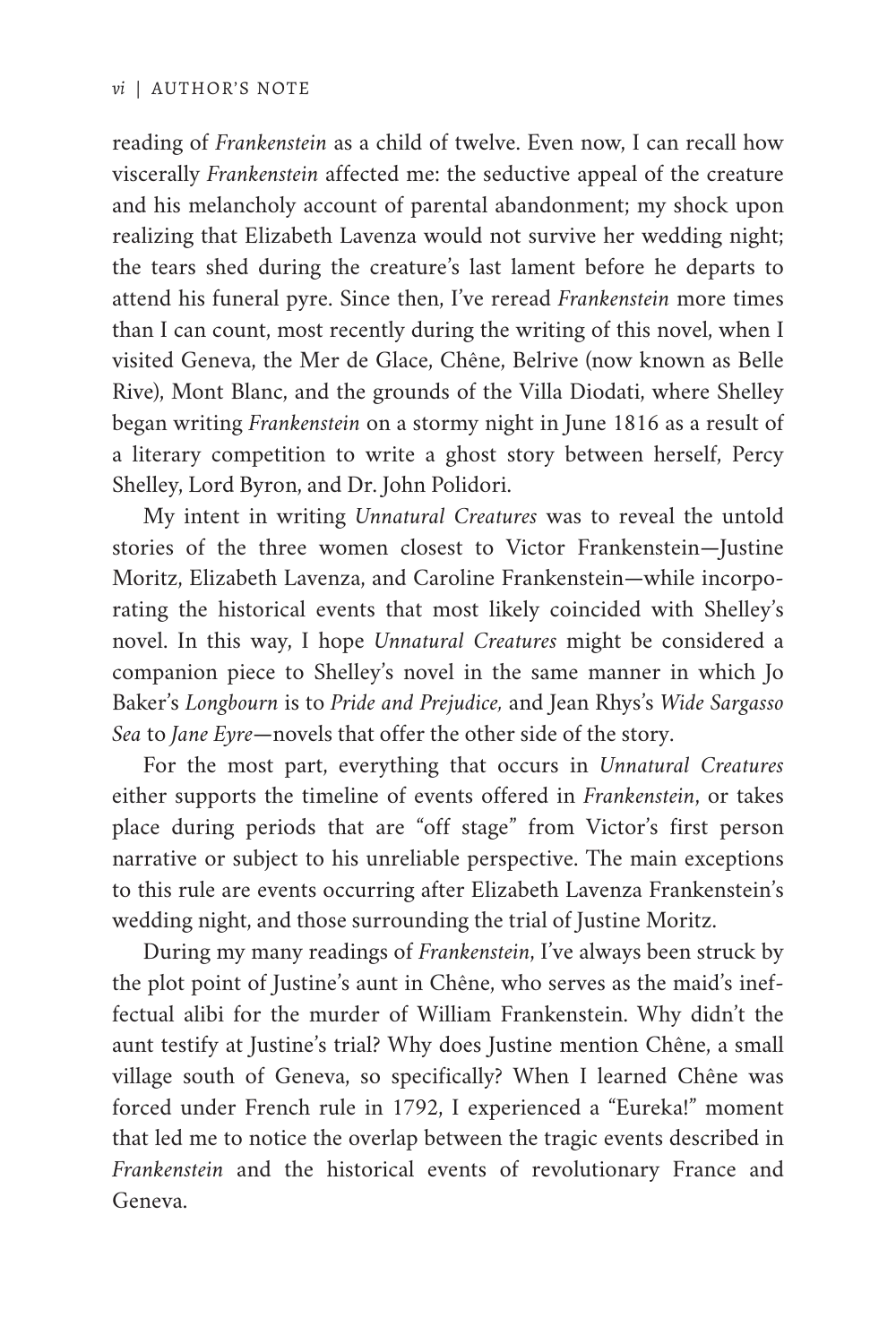From there, I was stunned to learn Geneva had experienced several revolutions of its own. As I charted my way through the political events as they coincided with the timeline of Shelley's novel, I am particularly indebted to Frank V. Randel's paper "The Political Geography of Horror in Mary Shelley's *Frankenstein*" and Janet Polasky's book *Revolutions Without Borders: The Call to Liberty in the Atlantic World*. In addition, Mary Shelley's travel narrative *History of a Six Weeks' Tour*, which was published in 1817, the year before *Frankenstein*'s publication, specifically mentions the July 1794 execution of the syndics in Plainpalais. Shelley writes: *"Here a small obelisk is erected to the glory of Rousseau, and here (such is the mutability of human life) the magistrates . . . were shot by the populace during that revolution . . . From respect to the memory of their predecessors, none of the present magistrates ever walk in Plainpalais."* Earlier in the same paragraph: *"[Geneva] is surrounded by a wall, the three gates of which are shut exactly at ten o'clock, when no bribery (as in France) can open them."* One cannot help but wonder if Shelley had experienced being locked out by these same gates, just as poor Justine was!

Though the 1831 edition of Frankenstein describes Justine's trial as occurring in June, I shifted it a few weeks later so her hanging would overlap with the execution of the syndics. In addition, I tightened the length of time between Victor's return to Belrive from Chamounix and his departure for England for the sake of narrative tension. I also expanded the period Victor's journal covers; the 1831 edition of *Frankenstein* states the journal only covers the four months prior to the birth of Victor's creature. I also took historical liberty in my description of Luigi Galvani, the inventor of the electrical phenomena known as galvanism, which Shelley hints at during her description of the creature's animation. The scene of Dr. Galvani's soirée presentation was inspired by accounts I read of public electrical displays of the era, rather than his scientific experiments involving "animal magnetism." I have no idea how much time, if any, he may have spent in Geneva.

While I wrote *Unnatural Creatures*, I did my best to weave in Shelley's original language when possible, incorporating quotes and snippets of dialogue and description where they best fit the story I yearned to tell, sometimes retrofitting these inside alternate scenes. One example: the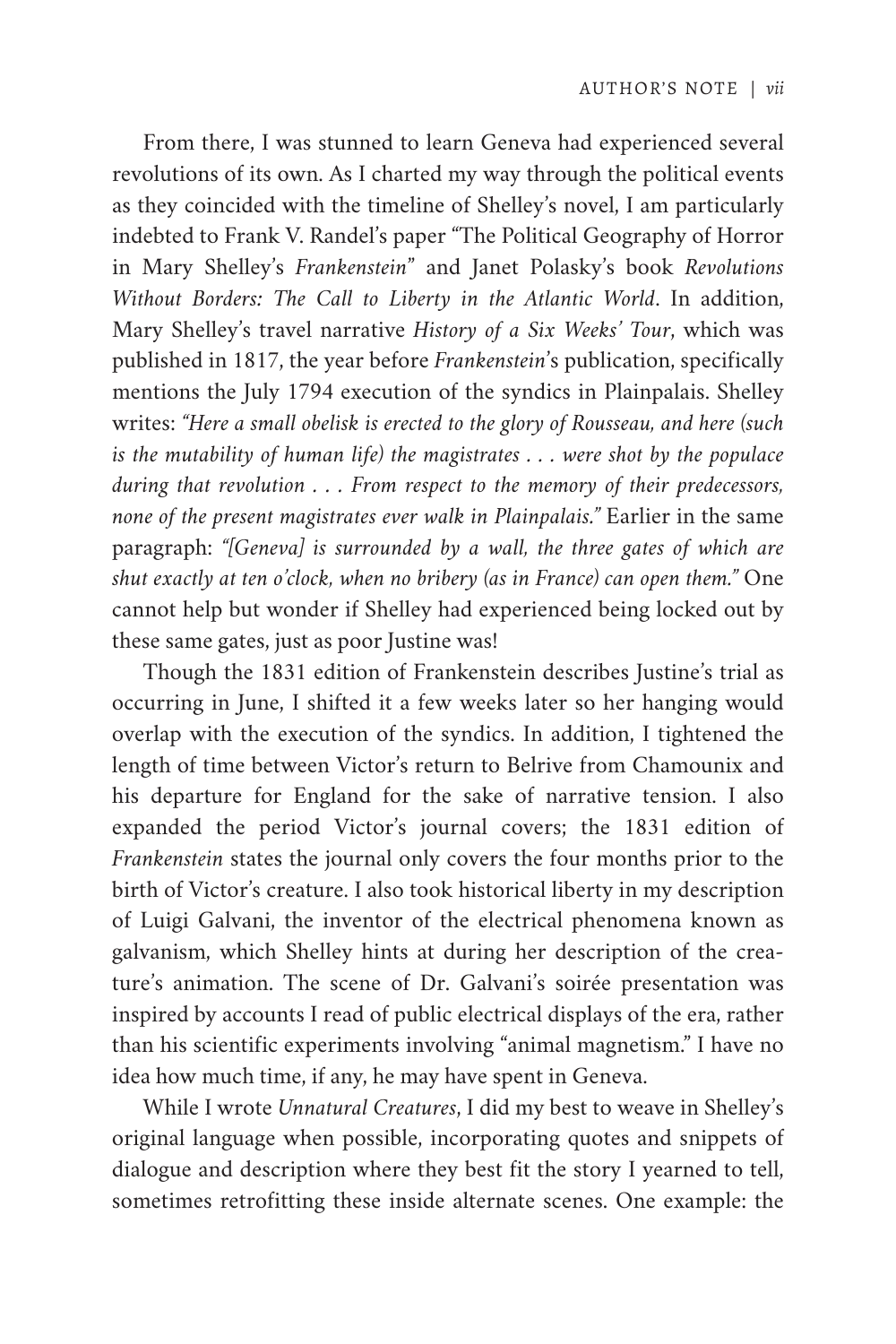description of Elizabeth Lavenza's botanical watercolors before her wedding. This passage originally appeared in Shelley's novel soon after Victor has "given birth" to his creature, and illuminates his growing horror at what his hands have wrought. In addition, elements of Mary Shelley's life—her experiences with natal loss, her tumultuous relationship with Percy Shelley, her complicated history with her mother, father, and stepmother-served to enrich aspects of my novel. I particularly believe the writing of *Frankenstein* was influenced by the absence of Mary Shelley's mother, Mary Wollstonecraft, who died of puerperal fever days after giving birth to her daughter, as well as the death of Mary Shelley's first child, a daughter born premature in 1815. Soon after, Shelley wrote in her journal of a dream where "my little baby came to life again; that it had only been cold, and that we rubbed it before the fire, and it lived."

I read (and reread!) all editions of *Frankenstein* numerous times, from Shelley's 1816 handwritten manuscript draft to her final revised 1831 edition, as well as numerous critical essays, studies, and biographies of Shelley and her circle. Of these, Fiona Sampson's *In Search of Mary Shel‐ ley: The Girl Who Wrote Frankenstein* and Charlotte Gordon's *Romantic Outlaws: The Extraordinary Lives of Mary Wollstonecraft and Her Daughter Mary Shelley* were particularly helpful to my understanding of Shelley and her tumultuous circumstances. Though all versions of *Frankenstein* served as basis for my characters and their travails in *Unnatural Crea‐ tures*, I drew most directly from the 1831 edition due to the description of Elizabeth Lavenza as an abandoned orphan unrelated to the Franken‐ steins. In the 1818 edition, Elizabeth is a blood cousin to Victor, which makes her integration into the Frankenstein household a matter of course rather than choice. By using the 1831 edition for Elizabeth's backstory, all three of my main characters—Elizabeth, Caroline, and Justine—are thus rendered as orphans without blood ties to the Frankenstein family.

Finally, the *Frankenstein* excerpts at the start of each chapter are drawn from the 1831 edition. I also chose to use Shelley's anachronistic spelling of places and letter style in order to tie *Unnatural Creatures* all the closer to its literary predecessor.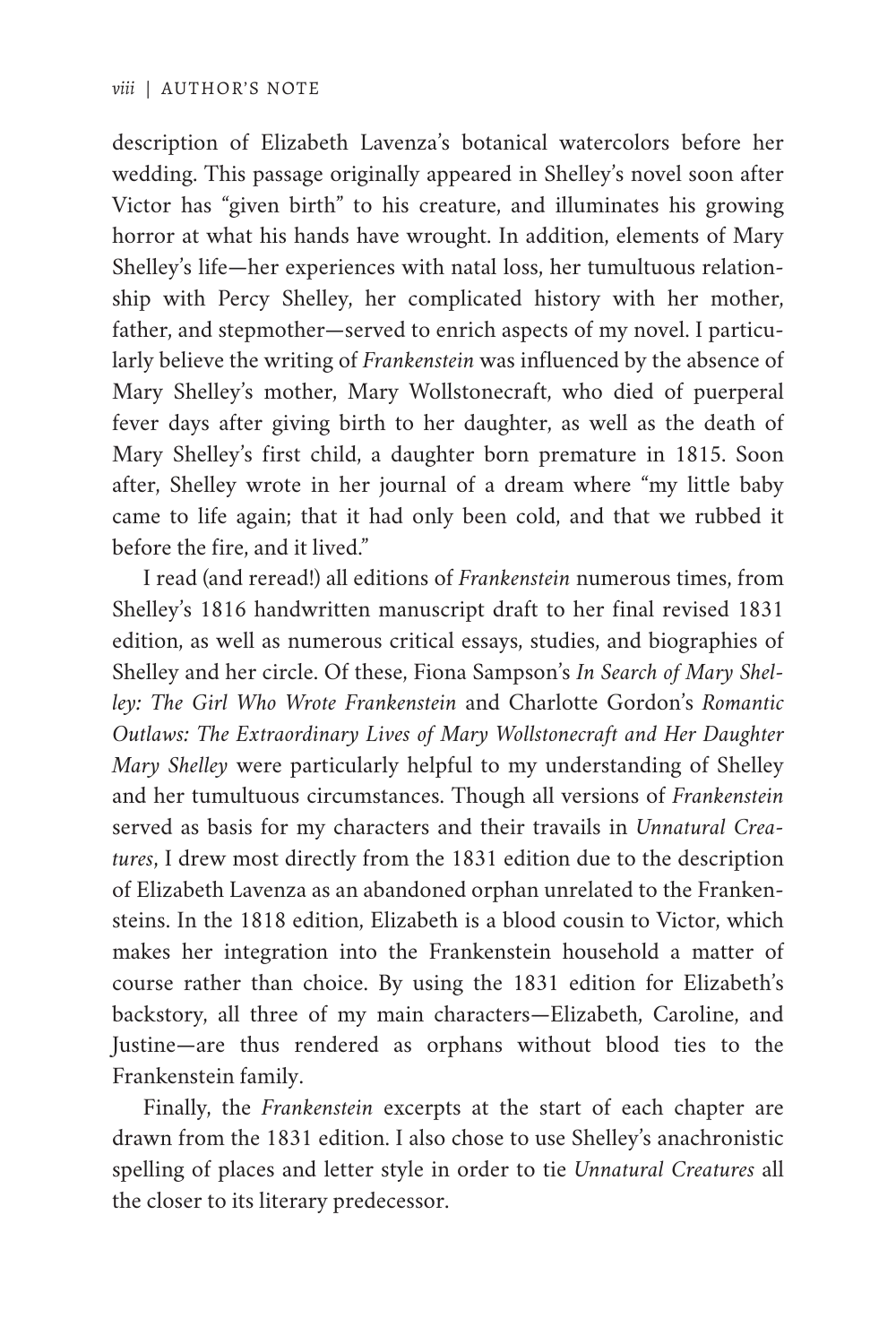## READING GROUP GUIDE

1. *Frankenstein* is one of the most famous horror stories ever told. What was your first encounter with *Frankenstein*? Was it through the novel or a film or television series? How do your memories of Victor Franken‐ stein and his monster compare to what you read in *Unnatural Creatures*?

2. Negligent, abusive, and absent parents are a theme throughout *Unnat‐ ural Creatures*. They range from Madame Moritz to Victor Frankenstein, who rejects his "son" after creating him. Who else could be considered a bad mother or father in the novel? How are they so? Discuss.

3. Caroline Frankenstein, Elizabeth Lavenza, and Justine Moritz serve as the three protagonists of *Unnatural Creatures*. Which woman did you most identify with? Whose story most moved you? Were you surprised by who survived at the end?

4. Elizabeth Lavenza chooses to place her loyalty to the Frankensteins above her love for Henry Clerval, Victor's best friend. Do you think she was right to do so? What would you have done in her situation?

5. *Unnatural Creatures* takes place during the French and Genevan revo‐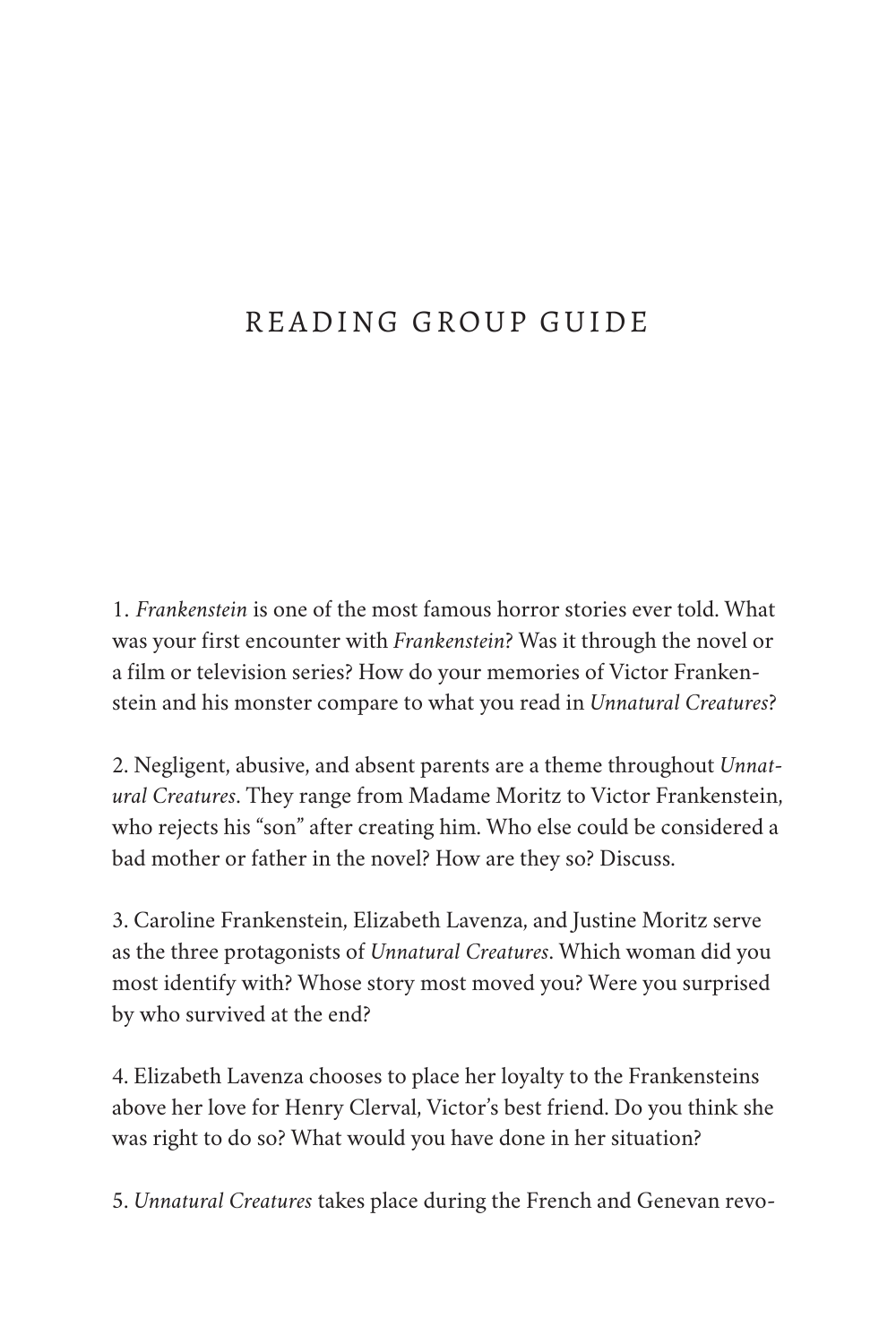#### *x* | READING GROUP GUIDE

lutions of the late 18th century. What are the ways *Unnatural Creatures* uses this politically volatile setting to further its plot and themes?

6. What did you make of Justine's relationship with the creature she names Emet? Do you think Emet cared for her? Or was he too emotionally damaged as a result of Victor's rejection?

7. Do you think Victor was right not to create a mate for Emet? Were there other ways Victor could have fulfilled Emet's needs as a sentient being, thus avoiding the extinction of the Frankenstein family?

8. Rabbits, foxes, jackdaws, and other "natural creatures" appear throughout the pages of *Unnatural Creatures*. What do you think they symbolize, if anything? Do you associate them with particular characters? If so, who and why?

9. Finally, what do you think happened to Justine after she departed the Arctic? How do you envision the remainder of her life?

 $* * *$ 

#### **ACTIVITIES TO ENHANCE YOUR BOOK CLUB**

**1. Read (or reread)** *Frankenstein.* The 1818 edition of *Frankenstein* was authored by Mary Shelley when she was still a teenager. However, Waldherr drew most directly from the revised 1831 edition when she wrote *Unnatural Creatures*.

**2. Have a monster movie night.** The first filmed representation of Victor Frankenstein and his monster appeared in a short film by Edison Studios in 1910. Since then, innumerable films and television series have been inspired by Shelley's novel. Here are several that are available for viewing online:

*Frankenstein*—1931 film directed by James Whale;